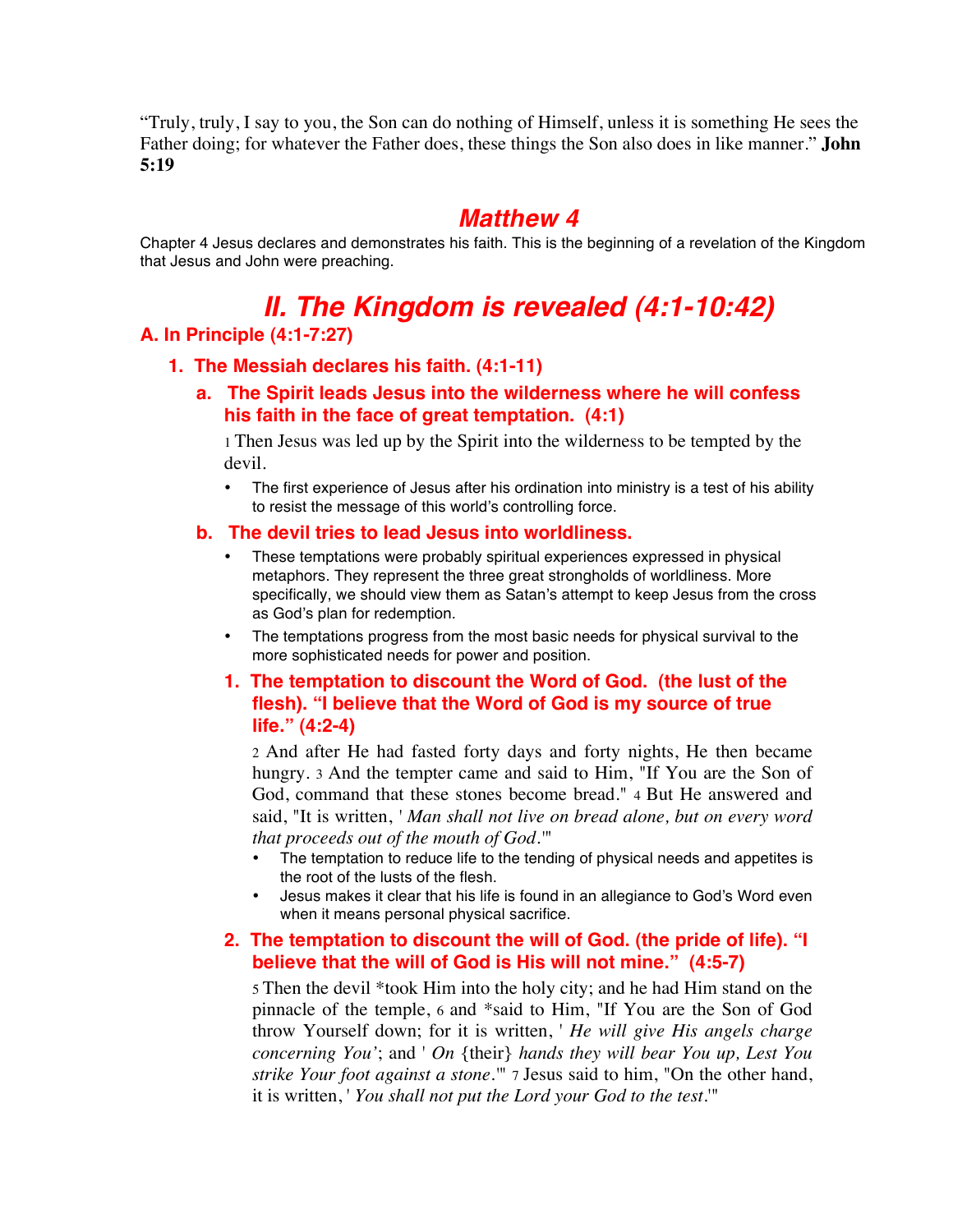- The temptation to try to direct God according to our vision and mind is the root of the pride of life. Jesus confesses that he will never presume upon his Father's will. (Matt.7:21, 10:19-20, 12:50, 26:39, Jn.15:10)
- **3. The temptation to discount the way of God. (the lust of the eye). "I believe that the way of God is best." (4:8-10)**

8 Again, the devil \*took Him to a very high mountain, and \*showed Him all the kingdoms of the world, and their glory; 9 and he said to Him, "All these things will I give You, if You fall down and worship me." 10 Then Jesus \*said to him, "Begone, Satan! For it is written, ' *You shall worship the Lord your God, and serve Him only.*'"

- The temptation to see things superficially and to allow good ends to justify carnal means is the root of the lust of the eye.
- Jesus confesses that both the means and the ends belong to God.

#### **c. Angels encourage Jesus. (4:11)**

11 Then the devil \*left Him; and behold, angels came and {began} to minister to Him.

- Angels are messengers as is Satan. The angels ministry was probably the counterpart of what Satan was trying to do – reinforce Kingdom values in contrast to the world's values.
- Note that God's presence is seen at the beginning and at the end of this experience. First He leads Jesus into a hostile environment and afterward God ministers to Him.
- God put Christ (and us) in places where He must say "**NO**!"
- It was only **after** Jesus said "NO" to Satan three times, that God begins to minister to Him.

#### **2. The Messiah demonstrates his faith. (4:12-25)**

# **a. He fulfills God's Word by bringing life and light to dark places. (4:12-16)**

12 Now when He heard that John had been taken into custody, He withdrew into Galilee; 13 and leaving Nazareth, He came and settled in Capernaum, which is by the sea, in the region of Zebulun and Naphtali. 14 {This was} to fulfill what was spoken through Isaiah the prophet, saying, 15 "*The land of Zebulun and the land of Naphtali, By the way of the sea, beyond the Jordan, Galilee of the Gentiles--16 The people who were sitting in darkness saw a great light, And to those who were sitting in the land and shadow of death, Upon them a light dawned*."

- The end of John's ministry marked the beginning of Jesus' ministry. The retreat into Galilee (a spiritual wilderness) is emphasized in the next three paragraphs and stands in contrast to "being led up" into the physical wilderness vs.1
- While Jesus resists the devil's temptation to lead him into worldliness, Jesus willingly enters the world to be a light to those low in the cultural food chain.

# **b. He shows God's power by distancing himself from the world's power. (4:17-22)**

17 From that time Jesus began to preach and say, "Repent, for the kingdom of heaven is at hand." 18 And walking by the Sea of Galilee, He saw two brothers, Simon who was called Peter, and Andrew his brother, casting a net into the sea; for they were fishermen. 19 And He \*said to them, "Follow Me,